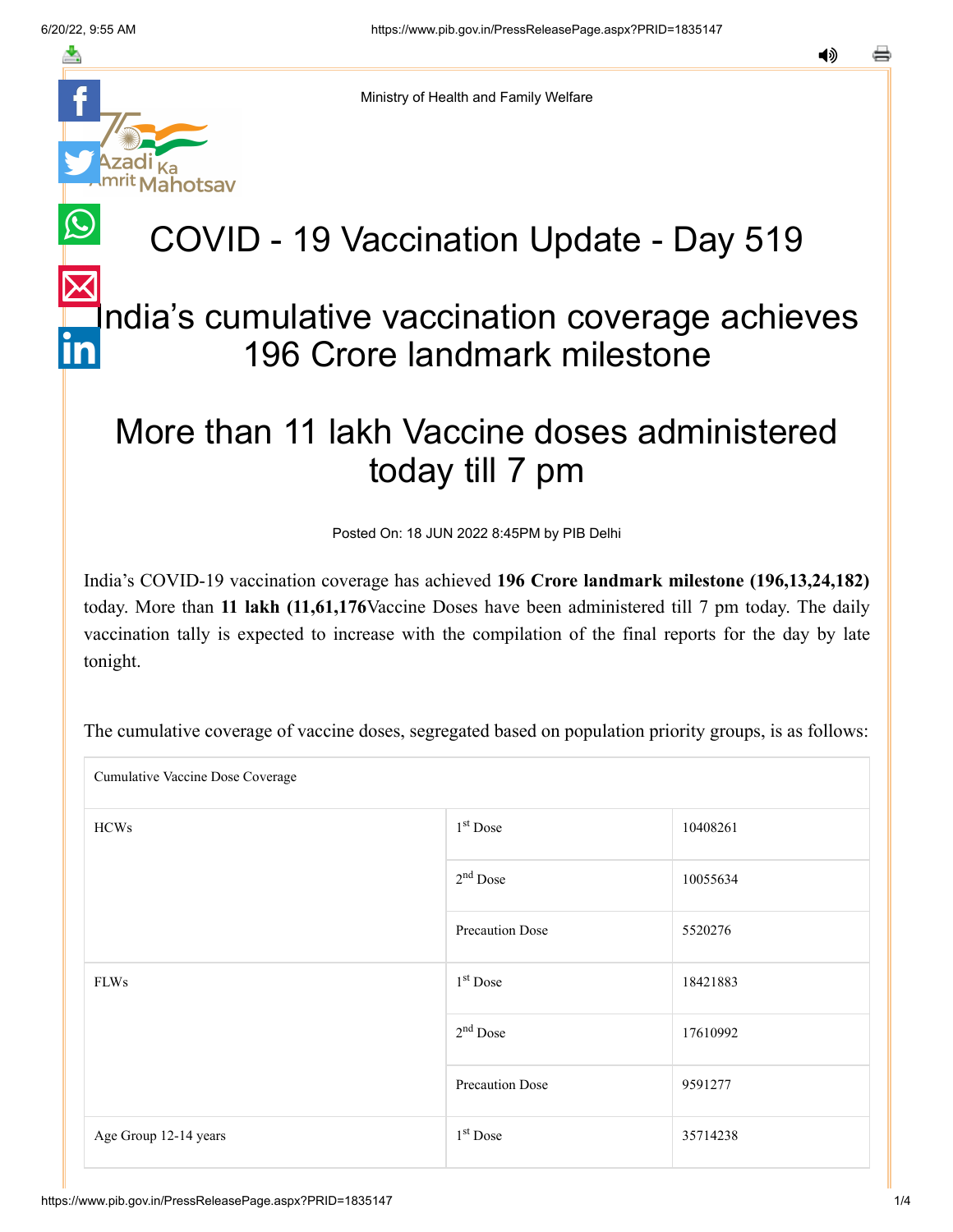|                                              | $2nd$ Dose      | 20996941   |
|----------------------------------------------|-----------------|------------|
| Age Group 15-18 years                        | $1st$ Dose      | 60079947   |
|                                              | $2nd$ Dose      | 47693230   |
| ge Group 18-44 years                         | $1st$ Dose      | 557879826  |
|                                              | $2nd$ Dose      | 497616935  |
| in                                           | Precaution Dose | 1985880    |
| Age Group 45-59 years                        | $1st$ Dose      | 203383100  |
|                                              | $2nd$ Dose      | 192601427  |
|                                              | Precaution Dose | 2072105    |
| Over 60 years                                | $1st$ Dose      | 127202650  |
|                                              | $2nd$ Dose      | 120248073  |
|                                              | Precaution Dose | 22241507   |
| Cumulative 1 <sup>st</sup> dose administered |                 | 1013089905 |
| Cumulative $2nd$ dose administered           |                 | 906823232  |
| Precaution Dose                              |                 | 41411045   |
| Total                                        |                 | 1961324182 |

Today's achievement in the vaccination exercise, segregated by population priority groups, is as follows:

| Date: 18 <sup>th</sup> June, 2022 (519 <sup>th</sup> Day) |                      |       |  |
|-----------------------------------------------------------|----------------------|-------|--|
| <b>HCWs</b>                                               | 1 <sup>st</sup> Dose | 85    |  |
|                                                           | 2 <sup>nd</sup> Dose | 570   |  |
|                                                           | Precaution Dose      | 15508 |  |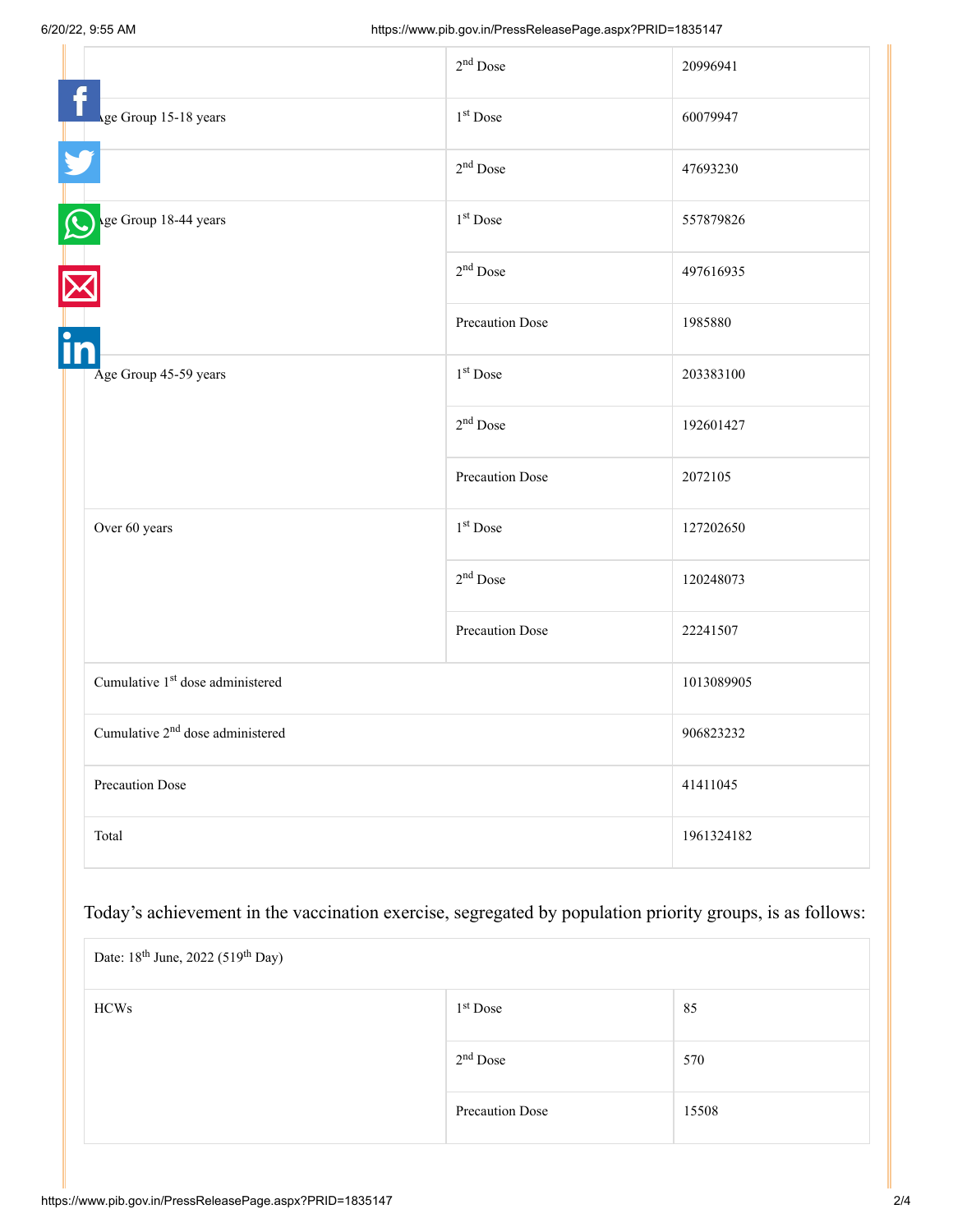|                 | ${\rm FLWs}$                                 | 1 <sup>st</sup> Dose | 195     |
|-----------------|----------------------------------------------|----------------------|---------|
|                 |                                              | 2 <sup>nd</sup> Dose | 1269    |
|                 |                                              | Precaution Dose      | 63070   |
|                 | ge Group 12-14 years                         | 1 <sup>st</sup> Dose | 67214   |
|                 |                                              | $2nd$ Dose           | 196983  |
| $\bullet$<br>in | Age Group 15-18 years                        | 1 <sup>st</sup> Dose | 23543   |
|                 |                                              | 2 <sup>nd</sup> Dose | 78170   |
|                 | Age Group 18-44 years                        | 1 <sup>st</sup> Dose | 26906   |
|                 |                                              | 2 <sup>nd</sup> Dose | 262780  |
|                 |                                              | Precaution Dose      | 99881   |
|                 | Age Group 45-59 years                        | 1 <sup>st</sup> Dose | 4235    |
|                 |                                              | 2 <sup>nd</sup> Dose | 61671   |
|                 |                                              | Precaution Dose      | 45171   |
|                 | Over 60 years                                | 1 <sup>st</sup> Dose | 3670    |
|                 |                                              | 2 <sup>nd</sup> Dose | 45207   |
|                 |                                              | Precaution Dose      | 165048  |
|                 | Cumulative 1 <sup>st</sup> dose administered |                      | 125848  |
|                 | Cumulative 2 <sup>nd</sup> dose administered |                      | 646650  |
|                 | Precaution Dose<br>Total                     |                      | 388678  |
|                 |                                              |                      | 1161176 |

The vaccination exercise as a tool to protect the most vulnerable population groups in the country from COVID-19 continues to be regularly reviewed and monitored at the highest level.